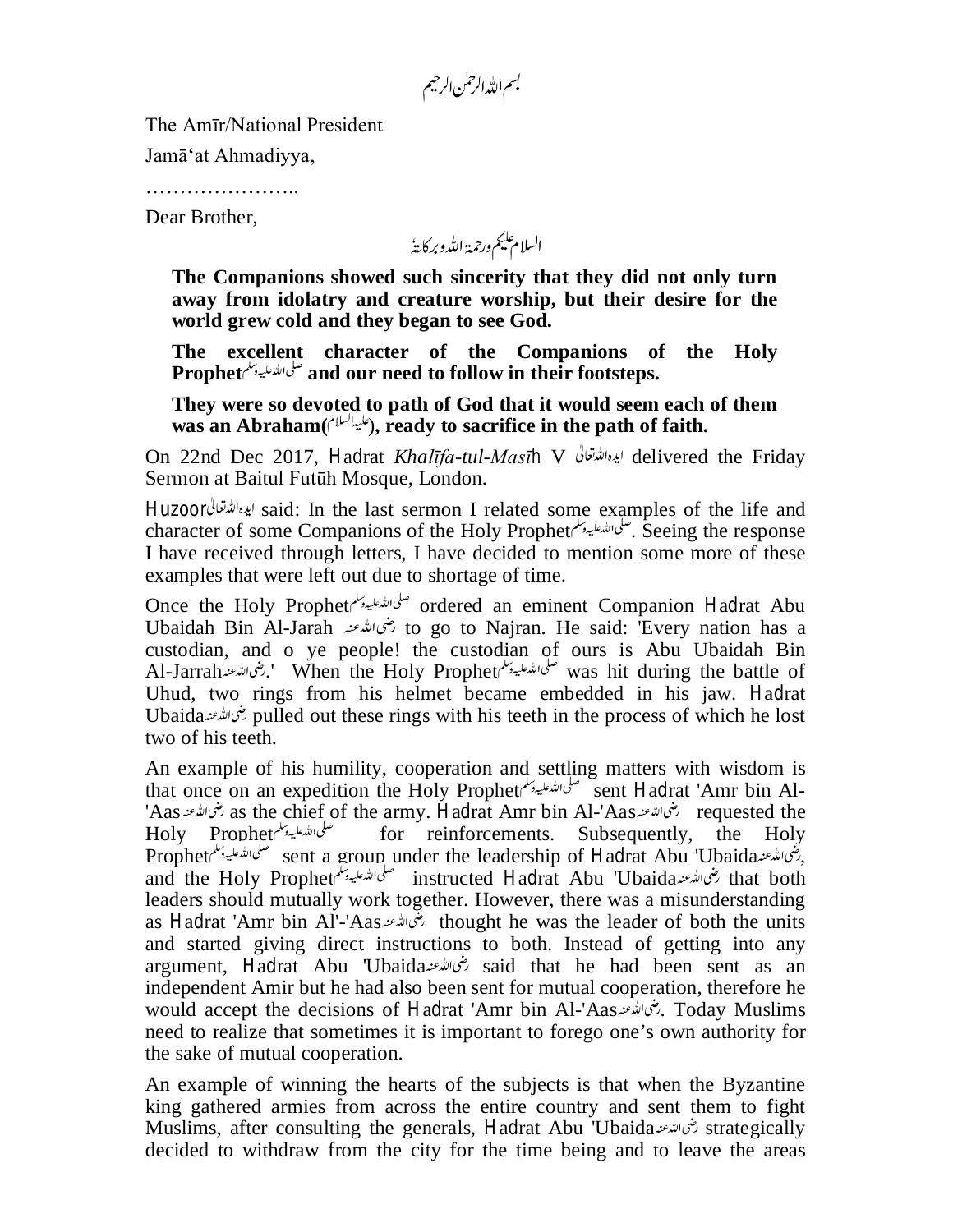which Muslims had conquered. However, as they had already received taxes from the non-Muslim inhabitants after the victory, he returned these amounts to them saying: "As we are unable to protect you for the time being and are unable to safeguard your rights, we are returning the sum which we had received as taxes from you." This justice and repayment of a trust had such a great influence on non-Muslims that the Christian residents were weeping at the departure of Muslims, and offered heartfelt prayers that may Allāh soon bring them back.

The Holy Prophet شى الله عند Said with regard to Hadrat Abbas صلى الله عليه وسلم for Prophet رضى الله عند 198 most generous of men.

Then there is Hadrat Ja'far فلمحا الله عنه بنا الله عنه بن الله عنه Then there is Hadrat Ja'far and the blood brother of Hadrat 'Ali . رضى الله عنه He was also fortunate to have accepted Islam in the early period and later migrated to Abyssinia. When the Meccans learnt of this migration, they demanded the return of these converts. At this, Najashi, called the Muslims to his court and asked them why did they leave their faith and why did they not accept christen faith? On that occasion, Hadrat Ja'far represented the Muslims and said, "O King! We were an ignorant people. We used to worship idols, eat dead animals, it was our common practice to commit vulgar acts and mistreat our relatives and the one who was more powerful among us would suppress the one who was weaker. In these circumstances, Allāh the Exalted raised a prophet among us who called us towards the Oneness of God and towards His worship. He taught us to be truthful, trustworthy, to treat our neighbours with kindness, and forbade us from fighting and shedding blood without reason. For this reason our people have turned against us. We heard great things about your fairness and justice, so we hope that we will not be treated unjustly in this country". At this, Najashi said that he wanted to hear a portion of the revelation that was sent down to the Prophet( **)**. When verses of surah Maryam were recited to him, tears came to his eyes, and he said, 'By God, it seems that these words and the words of Moses are from the same fountainhead.' He said that Muslims would have complete freedom. Thus the wisdom of Hadrat Ja'far خىمالله عنه helped the Muslims to continue living in Abyssinia.

Hadrat Musab Bin Umair بنى الله عنه was another Companion who was very handsome and was brought up in luxury. After he accepted Islam, he faced hardship and destitution and his clothes were mended with pieces of leather. Once when he came to the Holy Prophet *فلمالله عليه دسلم*الله عليه وسلم الله عليه وسلم الله عليه وسلم الله عليه وسلم الله عليه وسلم الله عليه وسلم الله عليه وسلم الله عليه وسلم الله عليه وسلم الله الله الله وسلم الله وسلم Prophet صلى الله عليه وسلم said: I have seen Musab at a time when there was no one more affluent than he in the city of Mecca, but his love for the Messenger of Allāh brought him to these circumstances. Hadrat Musab رئني الله عنه was an ardent preacher and conveyed the message of Islam to the people of Medina.

Hadrat Saad Bin Rabi' was an Ansari. After migration to Medina, the Holy Prophet made him a brother to Hadrat Abdur Rahman Bin Auf صلى الله عليه وسلم Prophet Hadrat Saad Bin Rabi' brought his newly appointed brother to his home and said that he would give him half his property, and that he could divorce any of his two wives so that he could marry her. Hadrat Abdur Rahman Bin Auf said: "I am a tradesman and will be able to take care of myself, so just show me the way to the market. I thank you for your sentiments." In this way he began trading and there came a time when he was among the wealthiest of traders. Hadrat Saad Bin Rabi' was martyred in the battle of Badr. When the Holy Prophet $\zeta^{(1)}$  saw him surrounded by the enemy, the Holy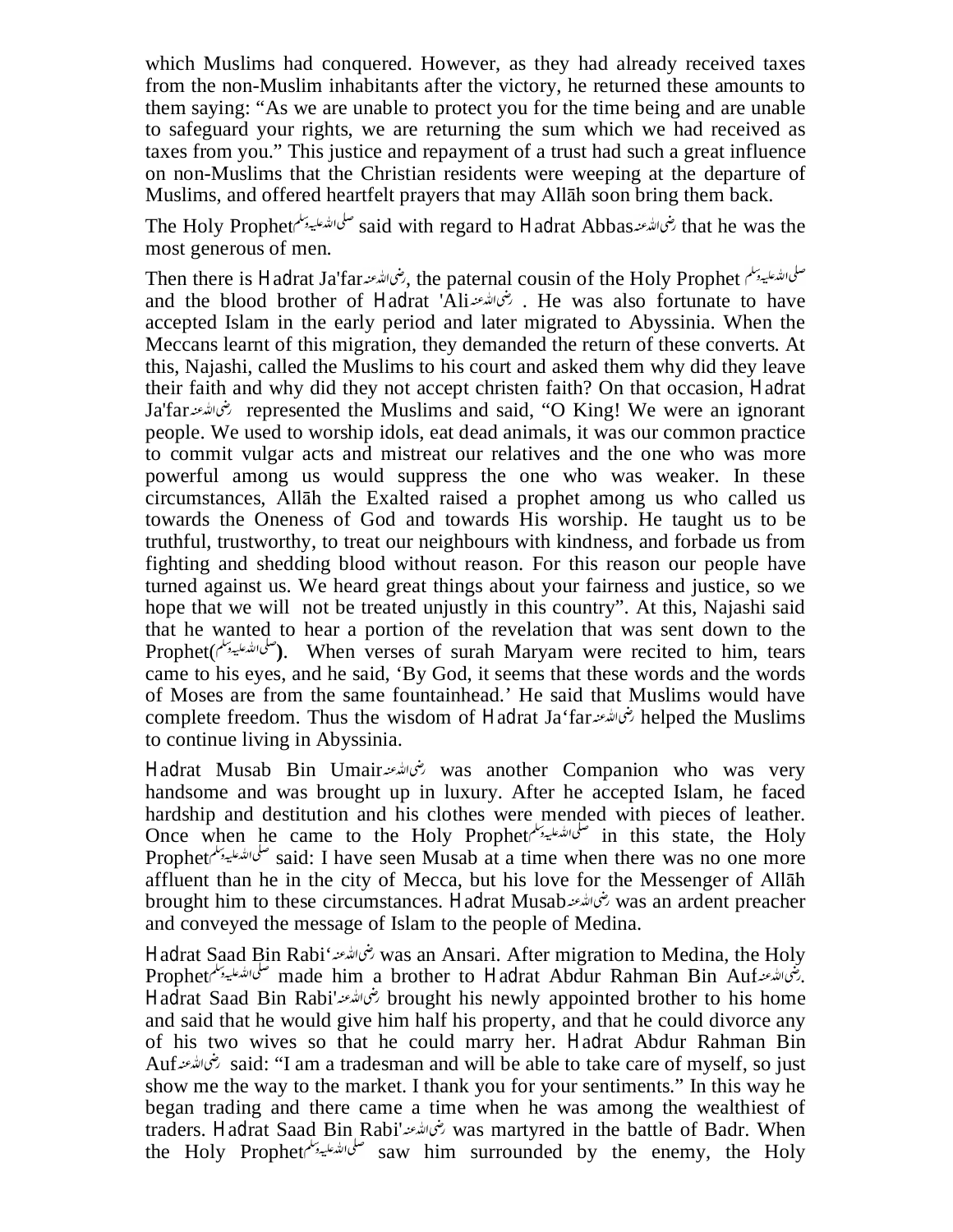Prophet صلى الله عليه وسلم sent someone to him. He said: Give the Holy Prophet صلى الله عليه وسلم my Salam. And to his people he gave the message: We protected this trust with our lives, you too must do the same.

A Companion used to say that if he remained constantly under one of the three states, he would enter paradise. One is the state of awe that he experienced from reciting the Holy Qur'ān. Second is the state he was in when he listened to the Holy Prophet . سلى الله عليه وسلم And the third is the state when he attends a funeral and imagines that it is his funeral. Huzoor said: Such are the thoughts through which one can constantly strive to do good deeds.

Once the Holy Prophet <sup>صلى الل</sup>ه عليه دسلم asked why two persons had not come for the prayer. He then said that Fajr and Isha prayers are indeed heavy upon hypocrites. If you knew the importance of these prayers, you would come to them even on your knees.

Once a Companion asked the Holy Prophet صلى الله عليه وسلم what he should do with 100 dinars he had found. The Holy Prophet سلى تشعليه ببلم told him to announce it for one year, and then for another year, and another year, and after that he could spend these as he wishes.

One Companion asked: When I pray, I want to offer lot of Durood. Can I make Durood fourth part of my prayers? The Holy Prophet صلى الله عليه بملم المله على الله عليه بلم الله عليه بلم ا it as much as you like. He said: I wish to offer nothing but Durood. The Holy Prophet صلى الله عليه وسلم said: If you do so, all your worries and sorrows will go away.

Once the Holy Prophet *سلى الله عليه وتلم* sent a Companion to receive Zakāt. He calculated the Zakāt of one Companion to be equal to a one-year-old camel, but he insisted that he wanted to give a more valuable grown up camel. But this Companion refused that he had a trust to fulfil and he could not receive more than was due. If he wanted to give more he should speak to the Holy Prophet . The Holy Prophet was pleased at his sacrifice and said God would reward him for it.

The Promised Messiah  $s^{1/(\lambda)}$  says: What was it that caused the Companions of the Holy Propheteto على الله عليه وسلم to show such steadfastness that they not only gave up idolatry and creature worship, but in fact all love for the world grew cold in them and they began to see God. They became so devoted in the path of God that it seemed like each of them was Abraham who was willing to make any sacrifice in the path of faith. In fact, the Companions who did not get martyred thought that there might be some shortcoming in their faith, as says the verse

## **فَمِنْھُم مَّن قَضَىٰ نَحْبَھُۥ وَمِنْھُم مَّن یَنتَظِرُ**

## **"There are some of them who have fulfilled their vow, and some who still wait."** (**33:24)**

Did these people not have needs like other people, and did they not have children and other loved ones? But such was the attraction of faith for them that they gave it preference over everything else.

Huzoor prayed that Allāh may enable Ahmadīs to follow in the footsteps of these bright stars and may our every action be at winning Allāh's pleasure.

At the end of the sermon, Huzoor informed the Jamā'at of the sad demise of Areesha Sahiba, wife of Faheem Sahib of Holland, currently serving as life